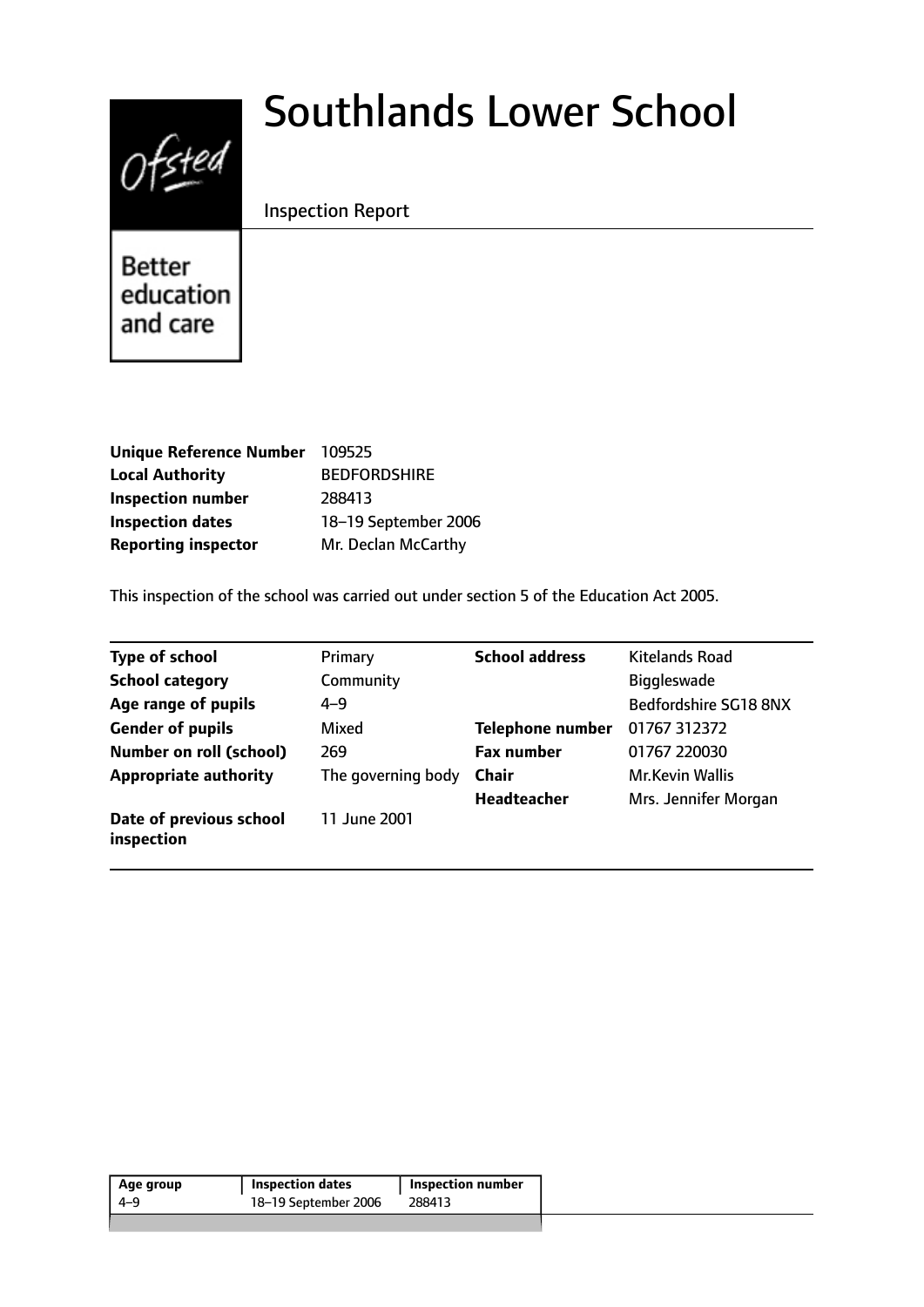© Crown copyright 2006

Website: www.ofsted.gov.uk

This document may be reproduced in whole or in part for non-commercial educational purposes, provided that the information quoted is reproduced without adaptation and the source and date of publication are stated.

Further copies of this report are obtainable from the school. Under the Education Act 2005, the school must provide a copy of this report free of charge to certain categories of people. A charge not exceeding the full cost of reproduction may be made for any other copies supplied.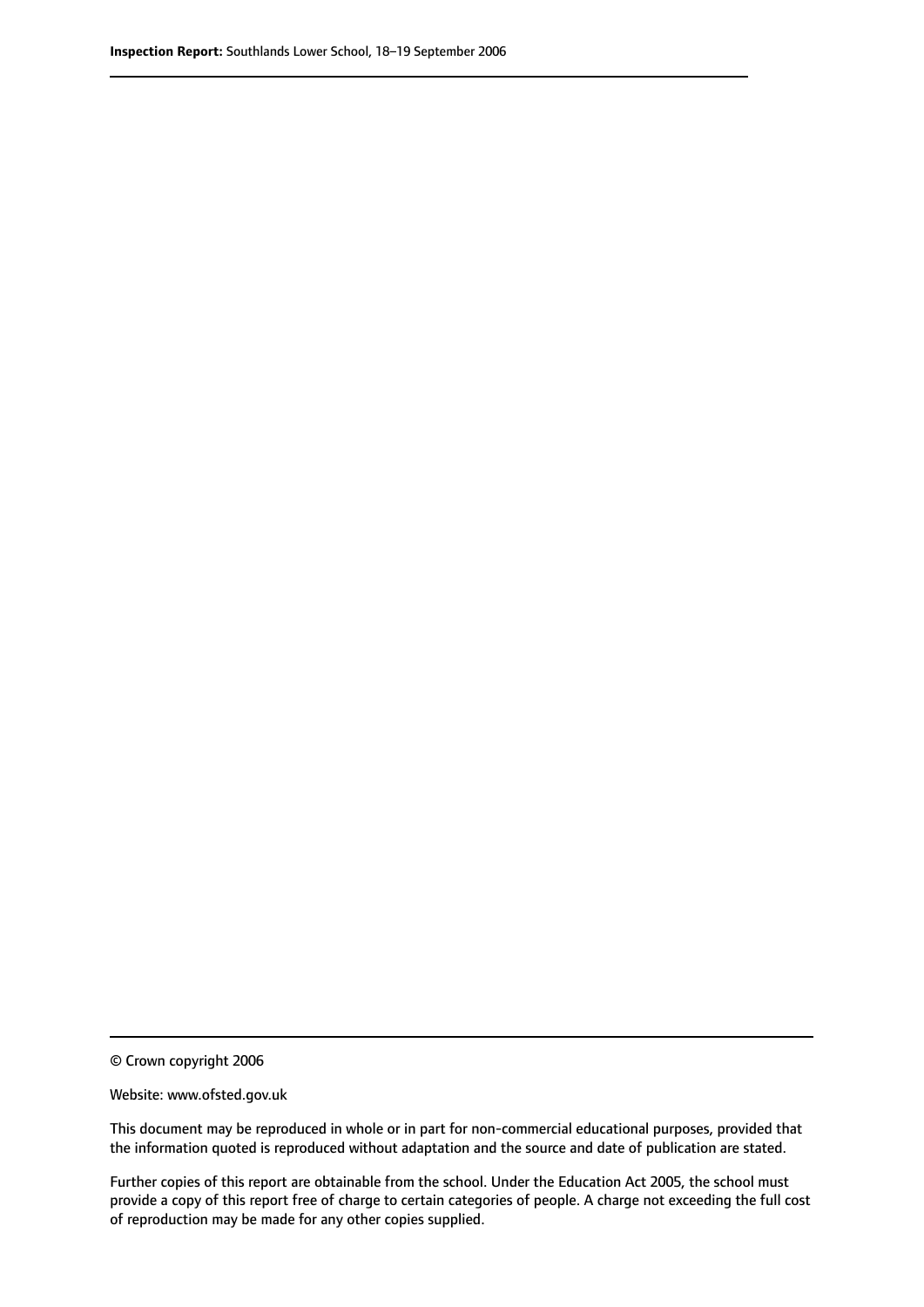# **Introduction**

The inspection was carried out by three Additional Inspectors

# **Description of the school**

Pupils join the school with below average attainment. There are fewer pupils who have learning difficulties or are eligible for free meals than in most other lower schools. Pupils come from mixed social backgrounds and there are a small number of pupils from minority ethnic heritage.

### **Key for inspection grades**

| Outstanding  |
|--------------|
| Good         |
| Satisfactory |
| Inadequate   |
|              |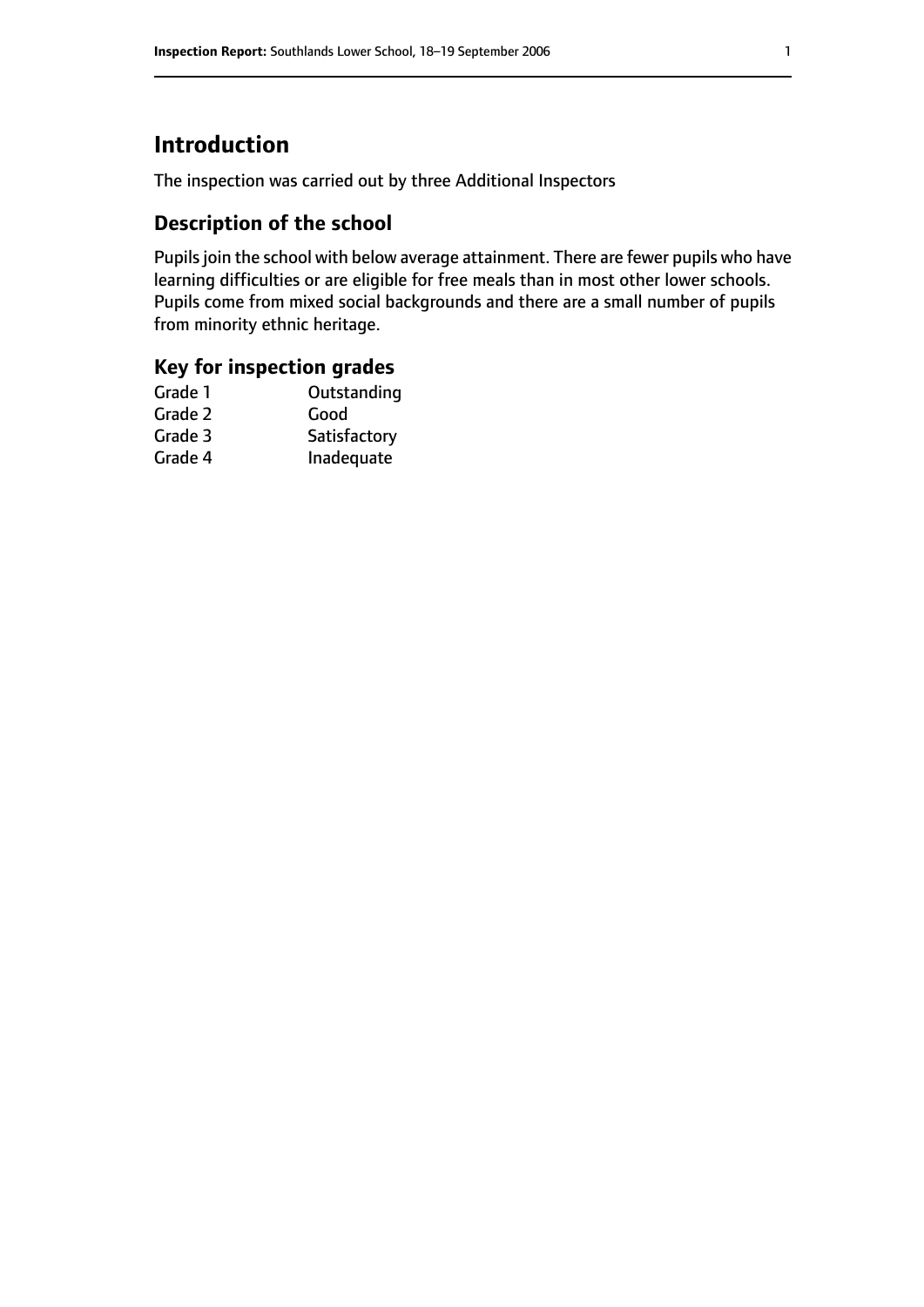# **Overall effectiveness of the school**

#### **Grade: 2**

Southlands Lower is a good school with some outstanding features and gives good value for money. The school has judged its effectiveness accurately, and all the staff with responsibilities make a good contribution to pupils' academic achievement. It has a very good reputation with parents who are pleased with the education provided for their children. Pupils love their school and their personal development is outstanding. They speak with great enthusiasm about their school and enjoy excellent relationships with one another and with staff. Pupils respond extremely well to the calm, caring purposeful atmosphere in the school. Children in the nursery and reception have a good start to school, settling in very quickly to their routines because the staff work effectively together to take account of the needs and feelings of individual child ren. The quality of care guidance and support provided to pupils is outstanding. All adults ensure that every child really matters by providing for the needs of each individual. Nearly all parents know that pupils are safe and secure at school and that staff do all they can to protect the interests and welfare of each individual pupil. Pupils make good progress, achieve well and reach above average standards because teaching is good overall. The curriculum is matched well to their needs and interests. Teachers captivate pupils' interest in learning through a very good range of varied activities. Pupils also learn effectively because teachers have good knowledge of their subjects. The very good support pupils receive from experienced teaching assistants and from members of the local community, who regularly help in the classroom, has a very positive impact on pupils' personal development and their academic progress. Basic skills of literacy and numeracy are promoted well across the curriculum. The school is making increased use of information and communication technology (ICT) to support teaching and learning in all subjects but this is not done to a consistently high standard in all year groups. Pupils achieve well in other subjects such as history, art and physical education (PE). A strong partnership with the Bedfordshire Music Service enhances pupils' progressin music. Parents are actively involved in helping the school to maintain high quality resources. The school has received the Healthy Schools Award for the work of its school council. The school is also actively involved in the Global Learning project enabling Year 4 pupils to establish links to schools in other countries and to make regular contributions to the on-line newspaper. The school is led and managed very well. The headteacher provides outstanding leadership. She has, with the support of the senior management team, created a productive, calm and caring ethos in the school where the contributions of the whole school community are valued. Teams working in each key stage are well established and efficient. During the last year effective teams have been created to co-ordinate subject development across the key stages. The work of these teams is having a positive impact and successfully raising standards. Staff morale is high, teamwork is strong and everyone is committed to school improvement. The school uses its performance data effectively in order to bring about improvements in provision and raise standards. For example, in 2005 it identified writing as an area for improvement and has put in place effective strategies to deal with this; resulting in raised standards in 2006. It has also recently put in place more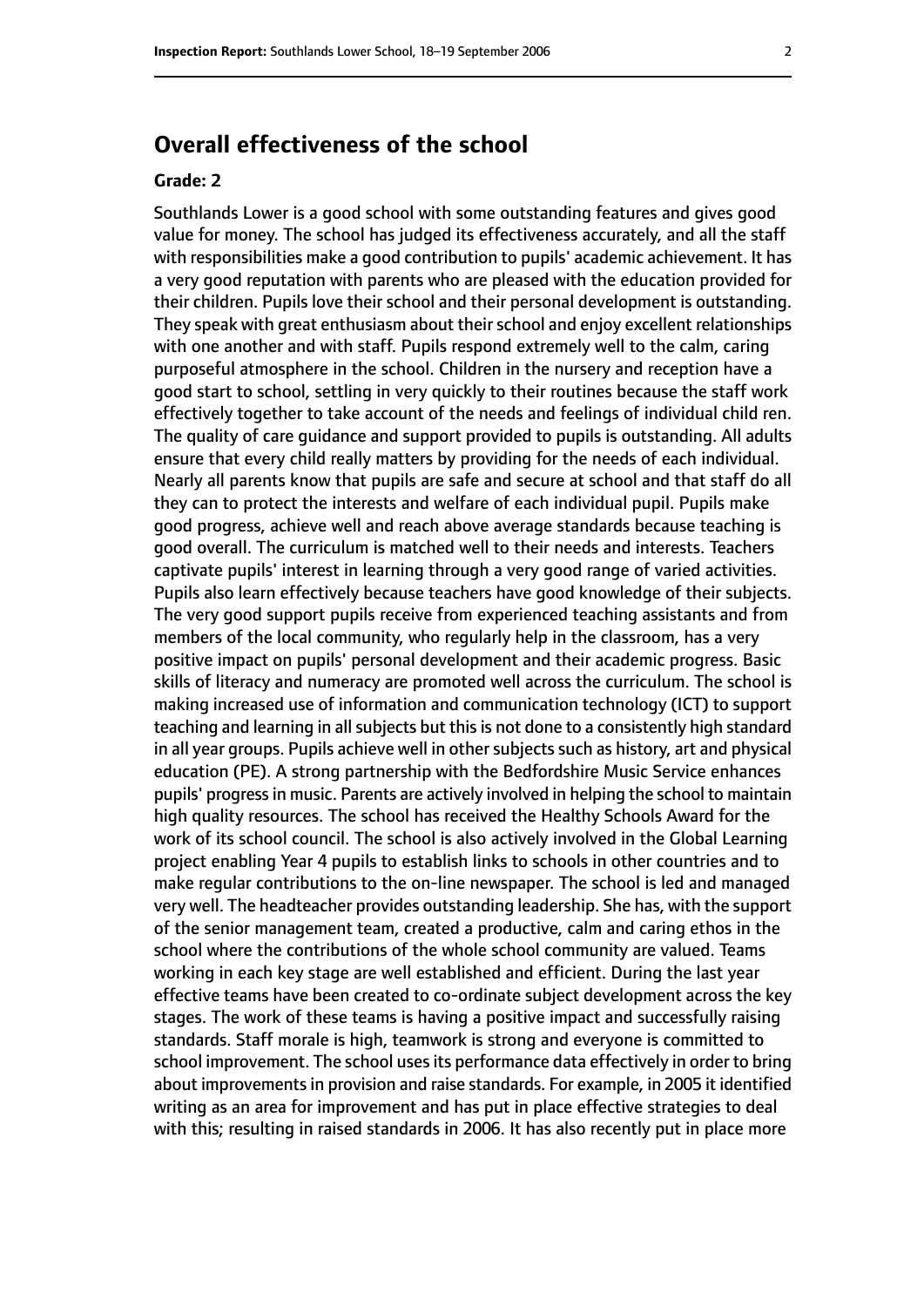support to raise standards of achievement still further in mathematics by the end of Year 4, but it is too early to judge the impact of this on learning and achievement.

#### **What the school should do to improve further**

- Improve the achievement of those pupils who currently only make satisfactory progress in mathematics.- Strengthen the use of ICT to support teaching and learning within subjects

# **Achievement and standards**

#### **Grade: 2**

Pupils achieve very well because teaching and the curriculum are good. Children make good progress in all areas of learning in the nursery and reception classes. In Years 1 and 2 pupils make outstanding progress in reading and good progress in writing and mathematics. By the time they leave school in Year 4, pupils' achievements are good overall. In Years 3 and 4 they continue to make outstanding progress in reading and good progress in writing and science. Although higher attaining pupils achieve well in mathematics, the achievement of a significant minority of other pupils is only satisfactory because new support arrangements have not yet had a full impact on their progress. Pupils with learning difficulties and those of minority ethnic heritage achieve well towards their individual targets as a result of the very good support they receive. Pupils' achievement is good in other subjects. Having joined the school with below average attainment, in the 2006 national assessments, year 2 pupils reached standards in reading which were well above average. Standards in writing, mathematics and science were above average. Consistently high standards have been maintained in recent years. In the 2006 Year 4 optional tests pupils continue to achieve well reaching well above average attainment in reading and above average in attainment in writing and mathematics.

#### **Personal development and well-being**

#### **Grade: 1**

Pupils' enjoyment of school is shown clearly in their extremely positive approach to learning, their good attendance and their very good behaviour. Pupils take increasing responsibility for themselves and for others; a Year 4 pupil commented that 'we have to ensure that the little ones are happy!' Pupils adopt safe practices extremely well and know how to keep safe. They make every effort to stay healthy, through for example choosing fresh fruit at break times and exercising vigorously in physical education and games. The strong focus on pupils' key basic skills and their social development helps them to transfer smoothly to the nearby middle school. The influential school council contributes very successfully to school improvement, for example, by creating the quiet garden. Pupils' spiritual, moral, social and cultural development is good. It helps them to value each other and get on very well together.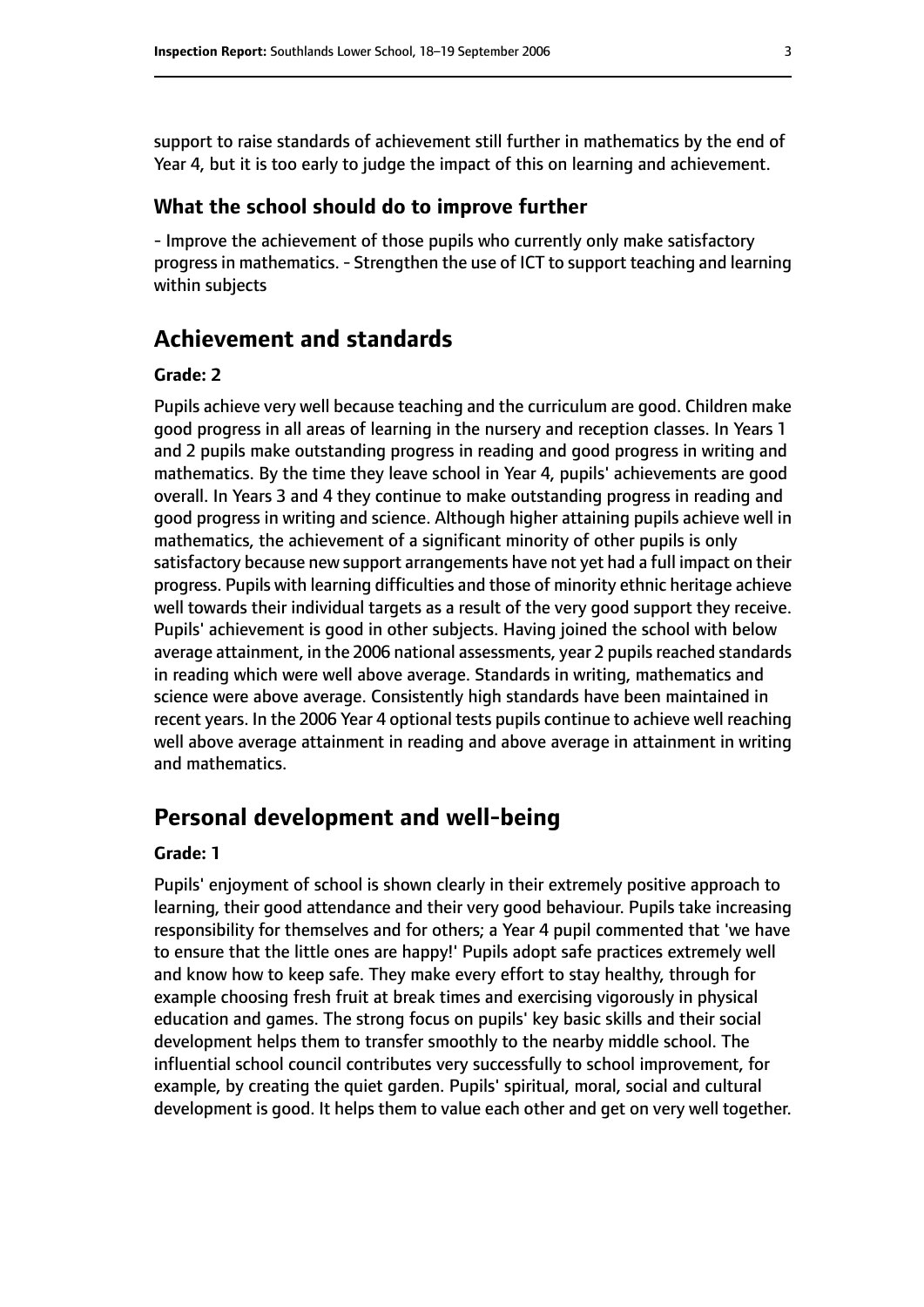# **Quality of provision**

#### **Teaching and learning**

#### **Grade: 2**

Teachers have particularly good subject knowledge and provide a wide range of methods to engage and motivate pupils in their learning, so that they make very good progress. Very good relationships in classes provide a very supportive learning environment for pupils. Skilled teaching assistants make valuable contributions to pupils' learning, particularly for those pupils who lack confidence to complete tasks independently. Marking is good. Teachers' written and verbal comments help pupils to understand what they have done well and what they need to do next time to make their work better.

#### **Curriculum and other activities**

#### **Grade: 2**

Teachers supported by teaching assistants provide a good balance of activities in nursery and reception classes that make learning fun and promote good progress. Teachers plan subjects effectively. There is a strong emphasis on the development of literacy and numeracy skills which is raising pupils' achievement, especially in writing. A good range of visits, visitors and club activities brings subjects to life. Literacy skills are practised well in all subjects. In some lessons, opportunities for pupils to refine and improve their information communication technology skills are missed.

#### **Care, guidance and support**

#### **Grade: 1**

Outstanding care and support are valued highly by pupils and their parents. Very careful attention is given to ensure that pupils are safe and well protected. Staff are prepared to 'go the extra mile' to enable every pupil to be involved fully, for example resources are adapted to meet a variety of individual needs to ensure that all pupils can accessthe curriculum. This encourages pupilsto be more confident in their learning and helps them to achieve very well. Very good guidance helps pupils to improve their work, through for example, the effective use of individual targets in literacy.

# **Leadership and management**

#### **Grade: 2**

The outstanding leadership of the headteacher has led to strong partnership between staff, governors and parents so that they all work together for the benefit of the pupils. The headteacher receives very good support from the deputy head and her other senior managers. Together they ensure that pupils make very good academic progress and outstanding progress in their personal development. There are effective systems for identifying where pupils are not doing as well as they could, and effective action is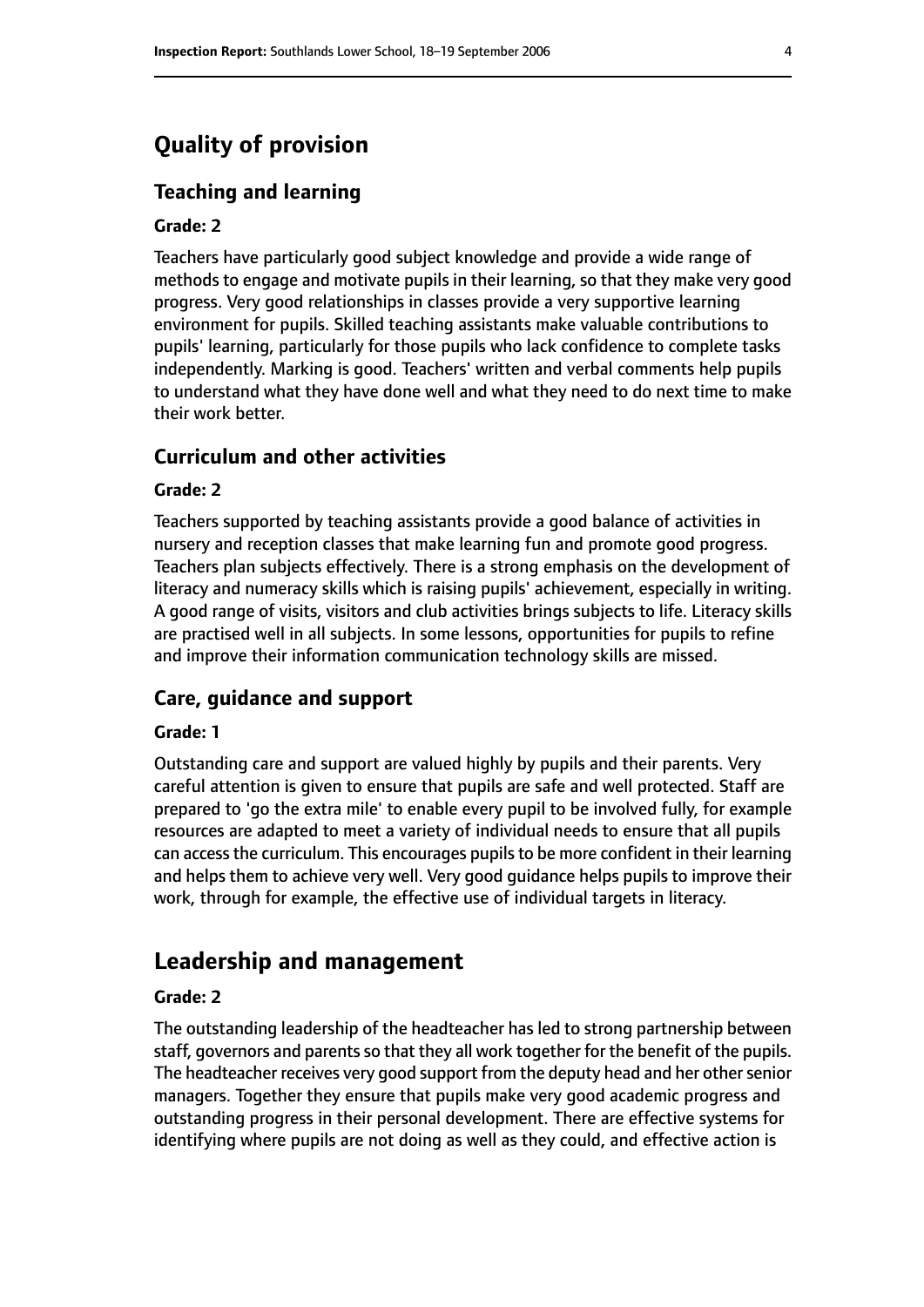taken to support those who need extra help. Staff are well trained and their performance is managed effectively. Teachers' work is checked regularly to improve the quality of teaching still further. The school is well resourced and provides good value for money. The governing body is very supportive of the school. They visit regularly on an informal basis and know what is happening in the school. The school has made good improvement since the last inspection and it has a good capacity to improve further, as demonstrated by improved standards in writing.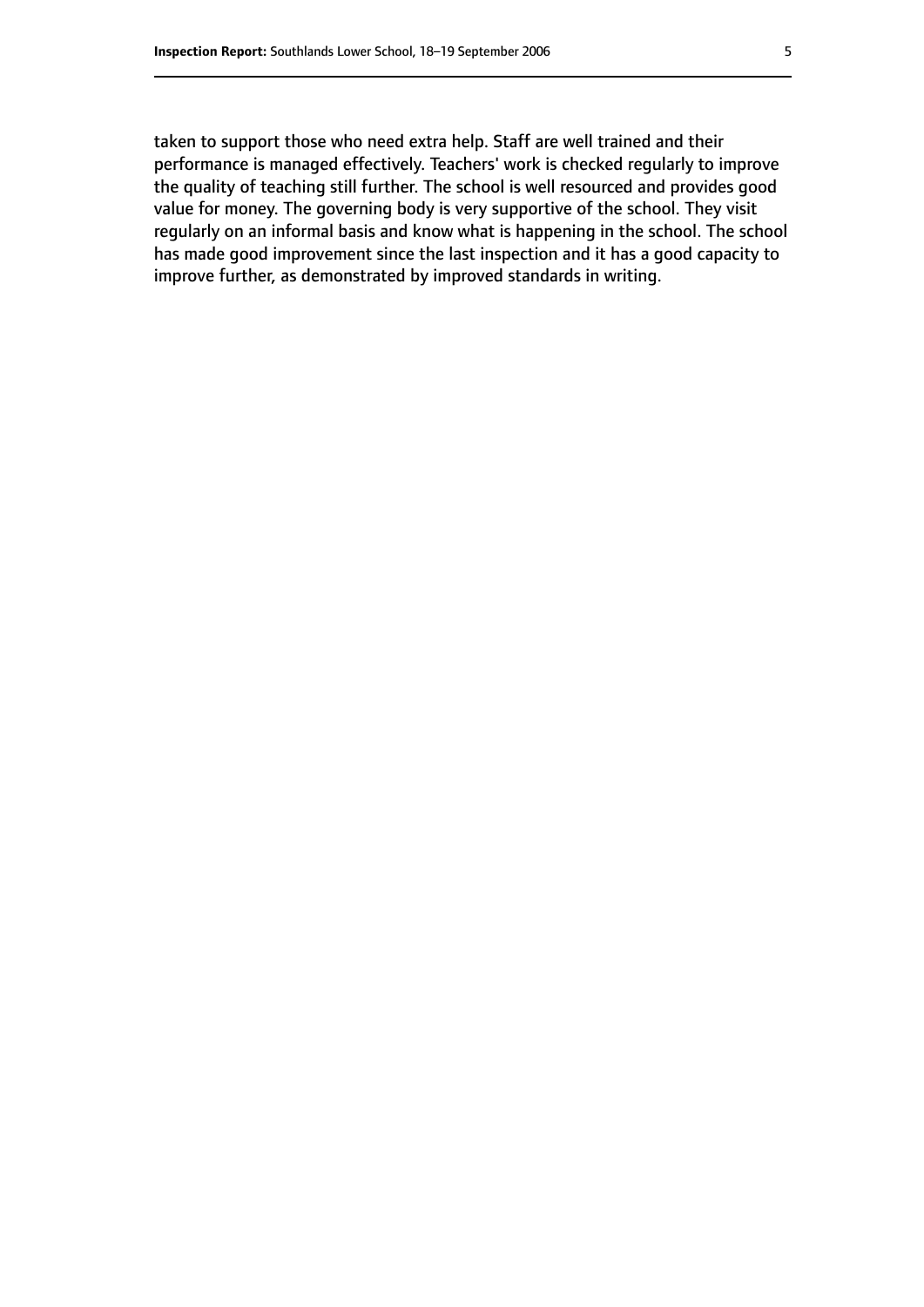**Any complaints about the inspection or the report should be made following the procedures set out inthe guidance 'Complaints about school inspection', whichis available from Ofsted's website: www.ofsted.gov.uk.**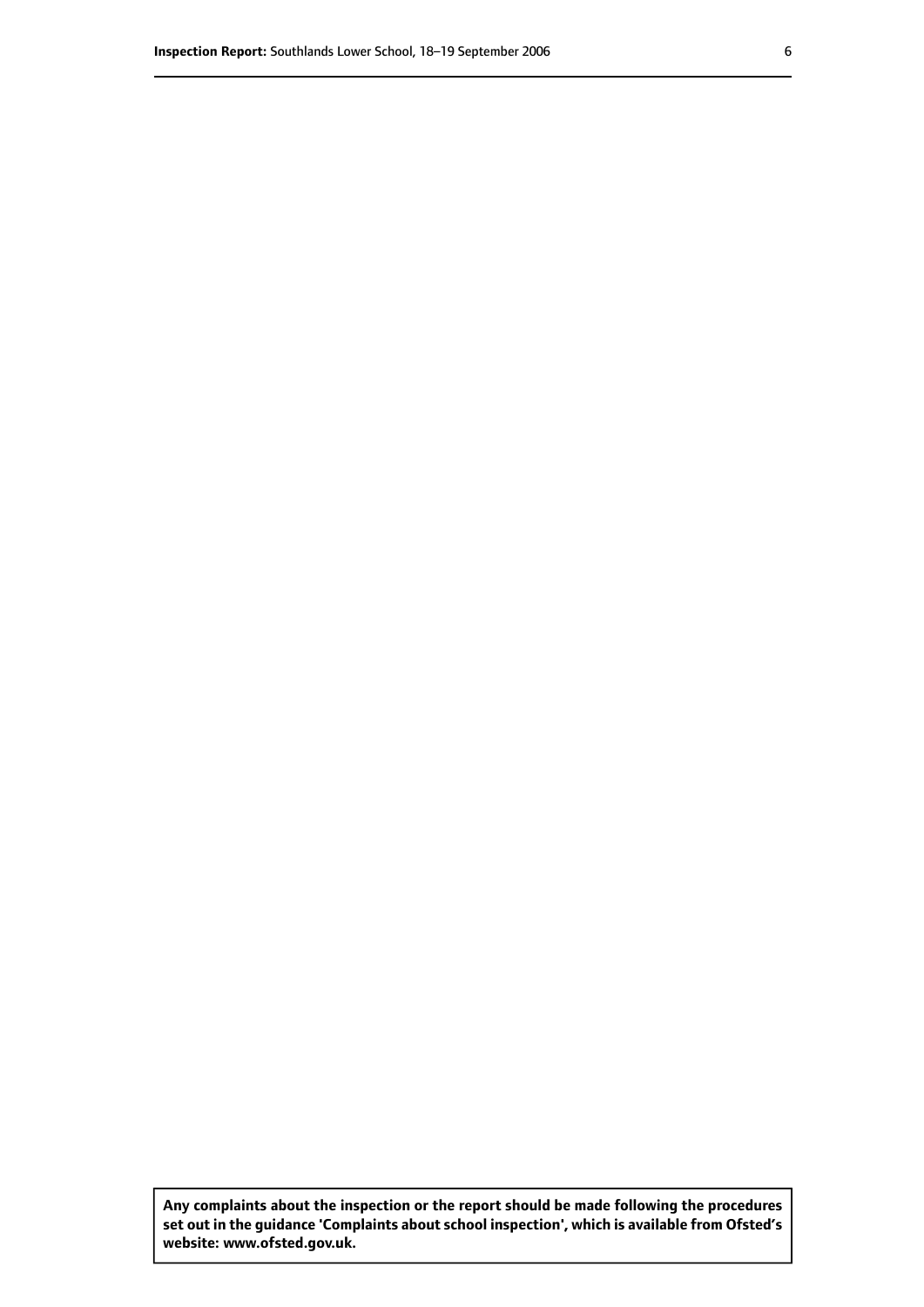# **Inspection judgements**

| Key to judgements: grade 1 is outstanding, grade 2 good, grade 3 satisfactory, and grade 4 | <b>School</b>  |
|--------------------------------------------------------------------------------------------|----------------|
| inadeauate                                                                                 | <b>Overall</b> |

# **Overall effectiveness**

| How effective, efficient and inclusive is the provision of education, integrated<br>care and any extended services in meeting the needs of learners? |     |
|------------------------------------------------------------------------------------------------------------------------------------------------------|-----|
| How well does the school work in partnership with others to promote learners'<br>well-being?                                                         |     |
| The quality and standards in the Foundation Stage                                                                                                    |     |
| The effectiveness of the school's self-evaluation                                                                                                    |     |
| The capacity to make any necessary improvements                                                                                                      |     |
| Effective steps have been taken to promote improvement since the last<br>inspection                                                                  | Yes |

# **Achievement and standards**

| How well do learners achieve?                                                                               |  |
|-------------------------------------------------------------------------------------------------------------|--|
| The standards <sup>1</sup> reached by learners                                                              |  |
| How well learners make progress, taking account of any significant variations between<br>groups of learners |  |
| How well learners with learning difficulties and disabilities make progress                                 |  |

# **Personal development and well-being**

| How good is the overall personal development and well-being of the<br>learners?                                  |  |
|------------------------------------------------------------------------------------------------------------------|--|
| The extent of learners' spiritual, moral, social and cultural development                                        |  |
| The behaviour of learners                                                                                        |  |
| The attendance of learners                                                                                       |  |
| How well learners enjoy their education                                                                          |  |
| The extent to which learners adopt safe practices                                                                |  |
| The extent to which learners adopt healthy lifestyles                                                            |  |
| The extent to which learners make a positive contribution to the community                                       |  |
| How well learners develop workplace and other skills that will contribute to<br>their future economic well-being |  |

# **The quality of provision**

| How effective are teaching and learning in meeting the full range of the<br>learners' needs?          |  |
|-------------------------------------------------------------------------------------------------------|--|
| How well do the curriculum and other activities meet the range of needs<br>and interests of learners? |  |
| How well are learners cared for, guided and supported?                                                |  |

 $^1$  Grade 1 - Exceptionally and consistently high; Grade 2 - Generally above average with none significantly below average; Grade 3 - Broadly average to below average; Grade 4 - Exceptionally low.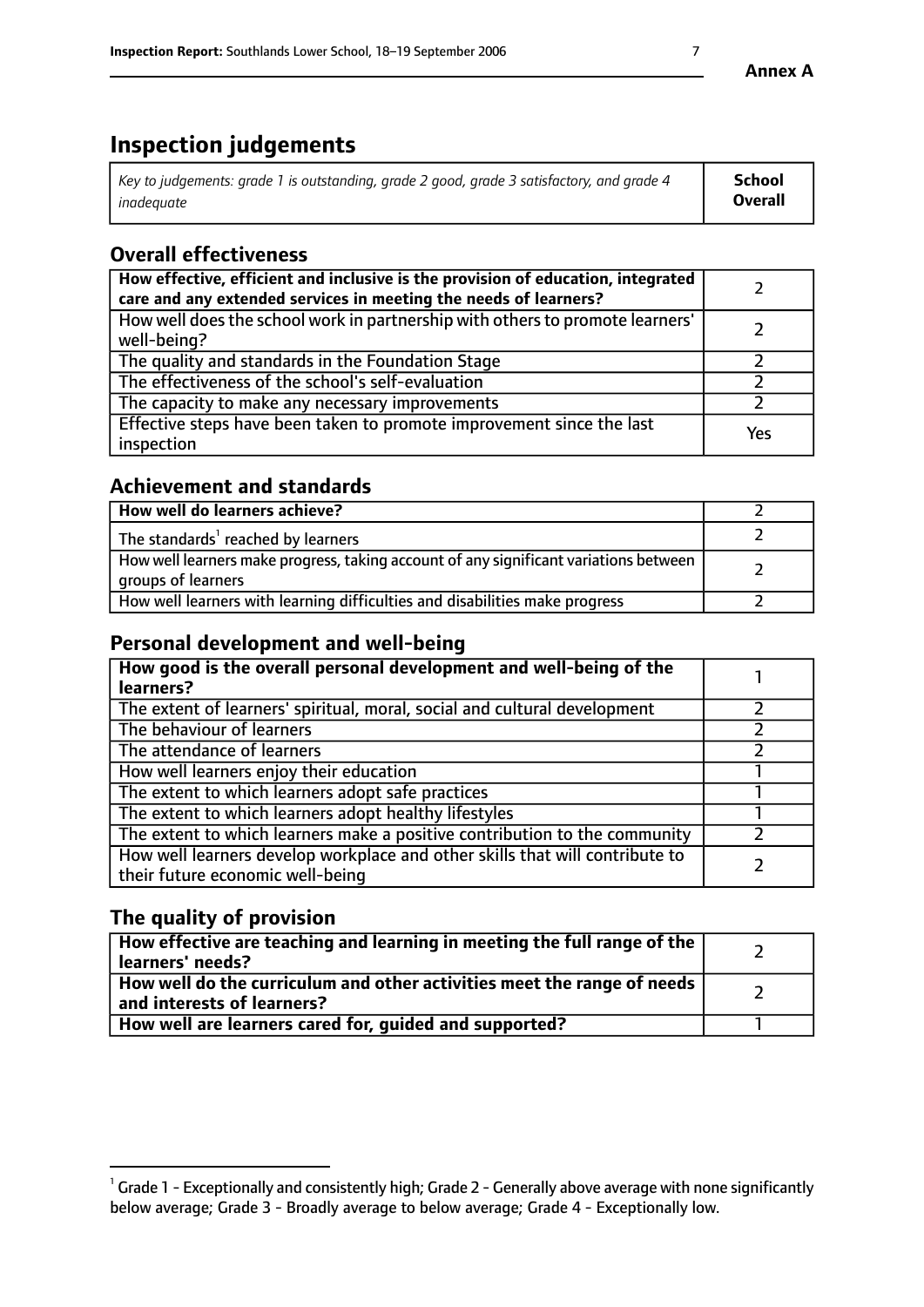# **Leadership and management**

| How effective are leadership and management in raising achievement<br>and supporting all learners?                                              |           |
|-------------------------------------------------------------------------------------------------------------------------------------------------|-----------|
| How effectively leaders and managers at all levels set clear direction leading<br>to improvement and promote high quality of care and education |           |
| How effectively performance is monitored, evaluated and improved to meet<br>challenging targets                                                 |           |
| How well equality of opportunity is promoted and discrimination tackled so<br>that all learners achieve as well as they can                     |           |
| How effectively and efficiently resources, including staff, are deployed to<br>achieve value for money                                          |           |
| The extent to which governors and other supervisory boards discharge their<br>responsibilities                                                  |           |
| Do procedures for safequarding learners meet current government<br>requirements?                                                                | Yes       |
| Does this school require special measures?                                                                                                      | No        |
| Does this school require a notice to improve?                                                                                                   | <b>No</b> |